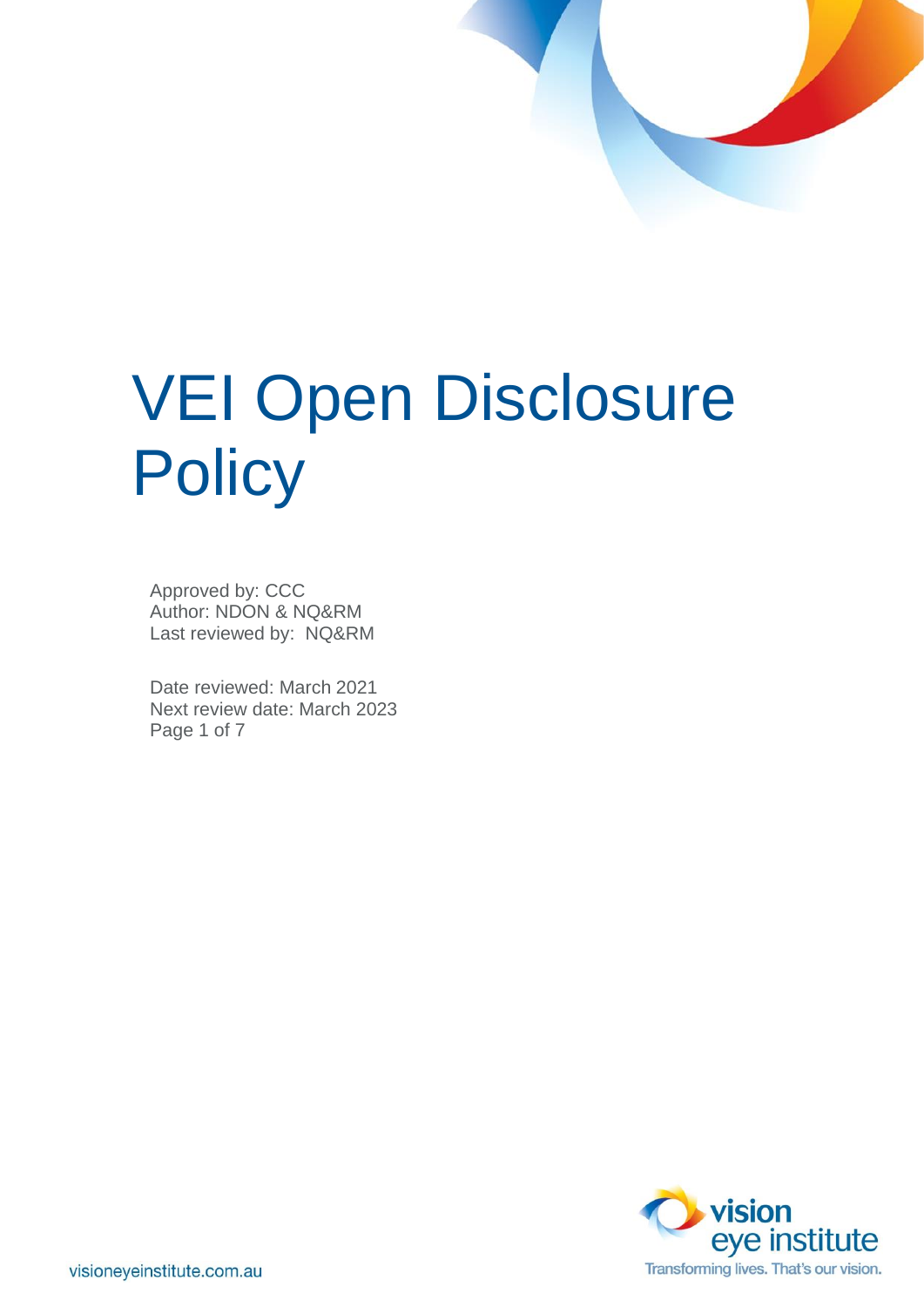# Table of contents

| 1. |                                                             | $\mathbf{3}$<br><b>Background</b>                                                 |                |  |
|----|-------------------------------------------------------------|-----------------------------------------------------------------------------------|----------------|--|
| 2. | <b>Philosophy</b>                                           |                                                                                   |                |  |
| 3. | <b>Scope</b>                                                |                                                                                   |                |  |
| 4. | <b>Definitions</b>                                          |                                                                                   |                |  |
| 5. | <b>Policy Statements</b>                                    |                                                                                   |                |  |
|    | 5.1.                                                        | Open and timely communication                                                     | $\overline{4}$ |  |
|    | 5.2.                                                        | Acknowledgement                                                                   | $\overline{4}$ |  |
|    | 5.3.                                                        | Apology or expression of regret                                                   | 5              |  |
|    | 5.4.                                                        | Supporting, and meeting the needs and expectations of patients                    | 5              |  |
|    | 5.5.                                                        | Supporting, and meeting the needs and expectations of those providing health care | 5              |  |
|    | 5.6.                                                        | Integrated clinical risk management and systems improvement                       | 5              |  |
|    | 5.7.                                                        | Good governance                                                                   | 5              |  |
|    | 5.8.                                                        | Confidentiality                                                                   | 5              |  |
| 6. | <b>Conducting Open Disclosure:</b>                          |                                                                                   | 5              |  |
|    | 6.1                                                         | <b>Team Discussion</b>                                                            | 5              |  |
|    | 6.2                                                         | Key Components of Open Disclosure Discussions with Patient/Carer:                 | 6              |  |
|    | 6.3                                                         | Documentation:                                                                    | 6              |  |
| 7. | <b>Further Information</b>                                  |                                                                                   |                |  |
| 8. | <b>Risk Rating</b>                                          |                                                                                   |                |  |
| 9. | <b>Associated Documents</b><br>Error! Bookmark not defined. |                                                                                   |                |  |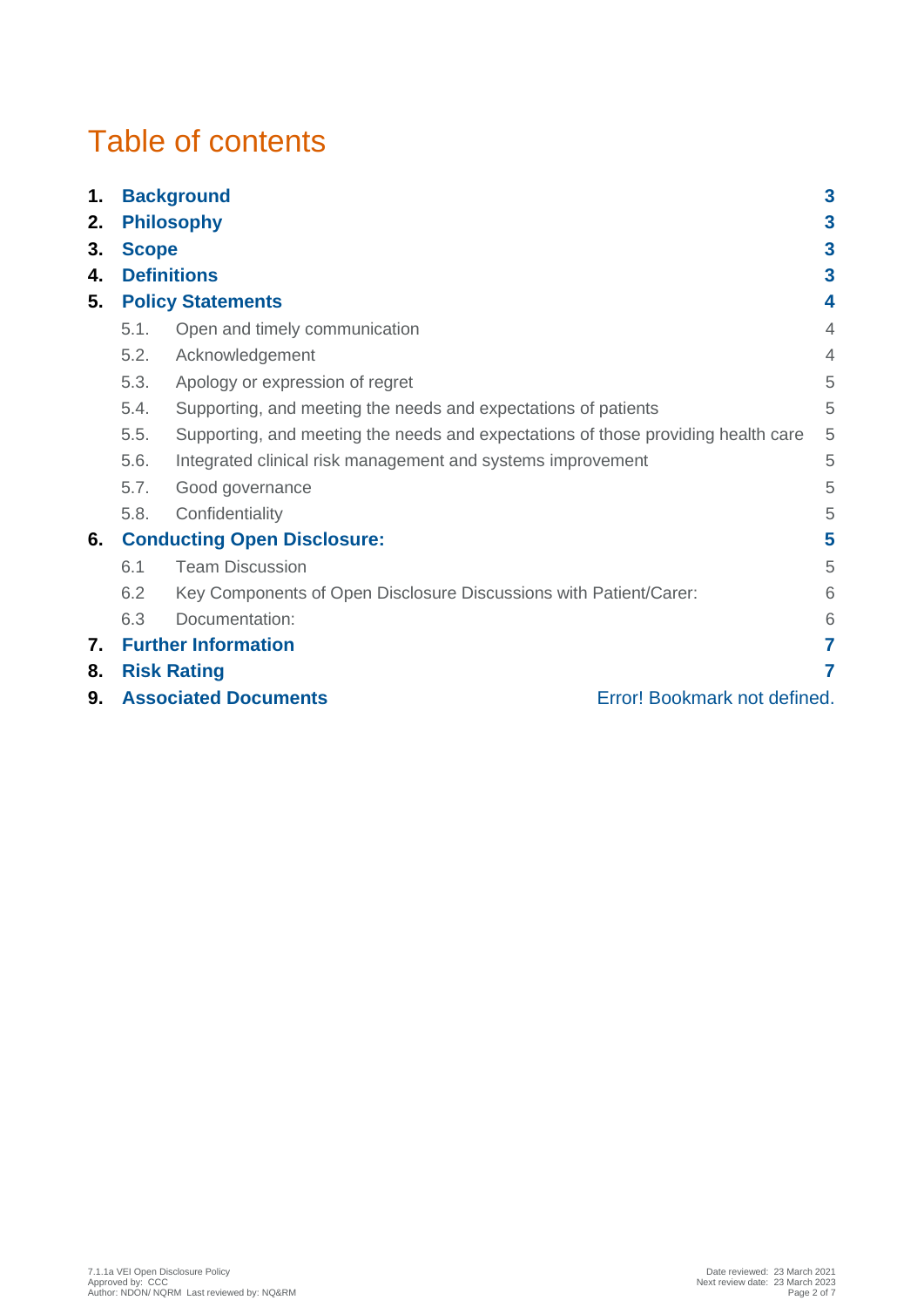# 1. Background

Vision Eye Institute is committed to the provision of safe and quality healthcare to the patients it serves. Despite our best efforts, there are occasions when individuals are adversely affected by the healthcare they receive. While such events are sometimes unavoidable, there are occasions when it results from preventable mistakes or errors in the provision of care.

# 2. Philosophy

Vision Eye Institute is committed to implementing and practicing open disclosure in accordance with the *Australian Open Disclosure Framework.* It encourages a just, open and supportive culture where individual accountability and integrity is preserved and supported with mediation by a thoughtful and supportive response to errors. This includes establishing processes and resources to support and facilitate staff to engage in open discussion with the patient, and their family and carer(s) about adverse events that result in harm to the patient while receiving care.

# 3. Scope

Open Disclosure applies to all VEI staff involved in patient care, and communication with patients and/or their carers should reflect the fact that care is provided by a wide and comprehensive team. VEI staff are all provided training in open disclosure. Clear guidelines are provided to ensure staff are aware of their respective roles and responsibilities in the open disclosure process promoting a commitment to ensure that the right people give the right information at the right time.

The treating doctor should be consulted for guidance prior to the commencement of any open disclosure and only the lead person should engage in discussions with the patient to ensure accurate and consistent information is relayed. Doctors should consult their indemnity insurers for guidance when commencing an open disclosure process.

The elements of open disclosure include:

- an apology or expression of regret, which should include the words 'I am sorry' or 'we are sorry'
- a factual explanation of what happened
- an opportunity for the patient to relate their experience
- a discussion of the potential consequences of the adverse event
- an explanation of the steps being taken to manage the adverse event and prevent recurrence.

# 4. Definitions

| <b>Terms</b>                                  | Definition (as defined by ACQSHC 2013)                                                                                                                                                                                                                                                                         |
|-----------------------------------------------|----------------------------------------------------------------------------------------------------------------------------------------------------------------------------------------------------------------------------------------------------------------------------------------------------------------|
| <b>Admission</b><br>$of \sqrt{}$<br>Liability | A statement by a person that admits, or tends to admit, a person's or<br>organisation's liability in negligence for harm or damage caused to by<br>another.                                                                                                                                                    |
| <b>Adverse event</b>                          | An incident in which harm resulted to a person receiving health care.                                                                                                                                                                                                                                          |
| <b>Apology</b>                                | An expression of sorrow, sympathy and (where applicable) remorse by<br>an individual, group or institution for a harm or grievance. It should<br>include the words 'I am sorry' or 'we are sorry'. Apology may also include<br>an acknowledgment of responsibility, which is not an admission of<br>liability. |
| Carer:                                        | A person who provides unpaid care and support to family members and<br>friends who have a disability, mental illness, chronic condition, terminal                                                                                                                                                              |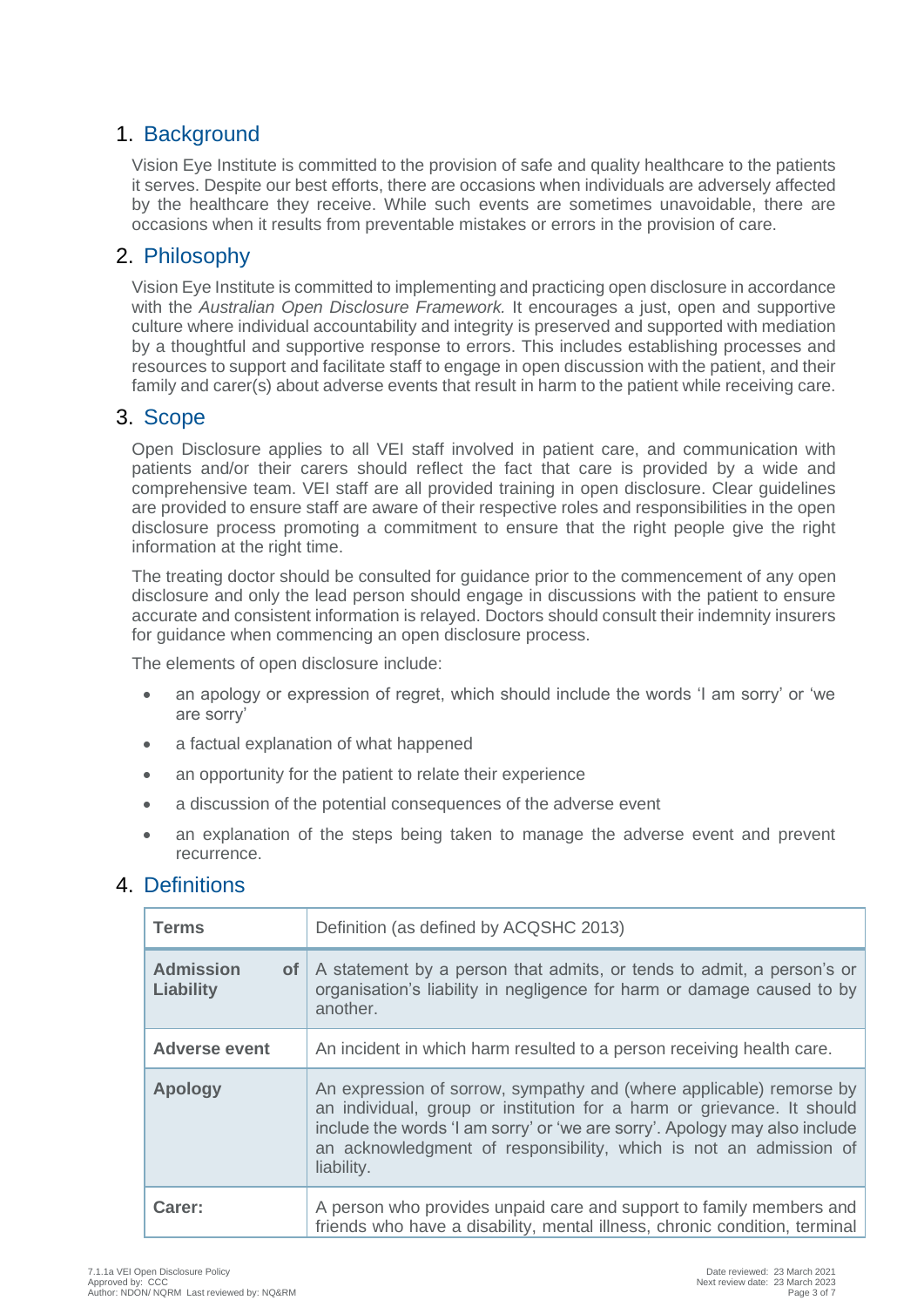|                                | illness or general frailty. Carers include parents and guardians caring for<br>children.                                                                                                                                                                                                                                                                                                                                                                                                                                         |
|--------------------------------|----------------------------------------------------------------------------------------------------------------------------------------------------------------------------------------------------------------------------------------------------------------------------------------------------------------------------------------------------------------------------------------------------------------------------------------------------------------------------------------------------------------------------------|
|                                | A person is not a carer if he or she provides this support and assistance<br>under a contract of service or a contract for the provision of services; or<br>in the course of doing voluntary work for a charitable, welfare or<br>community organisation; or as part of the requirements of a course of<br>education or training.                                                                                                                                                                                                |
| <b>Clinician</b>               | A healthcare provider who is trained as a health professional. Clinicians<br>include registered and non-registered practitioners, or a team of health<br>professionals who spend the majority of their time providing direct clinical<br>care.                                                                                                                                                                                                                                                                                   |
| Ex gratia                      | 'Out of good will', usually referring to financial reimbursement or recovery<br>payments. By definition, ex gratia payments are not an admission of<br>liability.                                                                                                                                                                                                                                                                                                                                                                |
| <b>Expression of</b><br>regret | An expression of sorrow for a harm or grievance It should include the<br>words 'I am sorry' or 'we are sorry'. An expression of regret may be<br>preferred over an apology in special circumstances (eg when the<br>adverse event is deemed unpreventable).                                                                                                                                                                                                                                                                      |
| <b>Lead Person</b>             | The doctor or staff member responsible for open disclosure discussion<br>with the patient and/or carer.                                                                                                                                                                                                                                                                                                                                                                                                                          |
| <b>Open Disclosure</b>         | An open discussion with a patient about a clinical incident that adversely<br>affected the patient while they were receiving health care. The elements<br>of open disclosure are an apology or expression of regret (including the<br>word 'sorry'), a factual explanation of what happened, an opportunity for<br>the patient to relate their experience, and an explanation of the steps<br>being taken to manage the event and prevent recurrence.<br>Open disclosure is a discussion and an exchange of information that may |
|                                | take place over several meetings.                                                                                                                                                                                                                                                                                                                                                                                                                                                                                                |
| <b>Patient</b>                 | A person receiving or registered to receive medical treatment at Vision<br>Eye Institute.                                                                                                                                                                                                                                                                                                                                                                                                                                        |

# 5. Policy Statements

Vision Eye Institute requires that any adverse event involving a patient as a result of a mistake or error is to have the circumstances associated with the event fully and frankly disclosed to the patient and/or their carer.

Following are the principles of open disclosure to be followed as described in the *Australian Open Disclosure Framework* and adapted to the small practice context.

#### 5.1. Open and timely communication

If care doesn't go to plan, the patient should be provided with information about what happened in a timely, open and honest manner. The open disclosure process is fluid and will often involve the provision of ongoing information.

#### 5.2. Acknowledgement

All adverse events should be acknowledged to the patient as soon as practicable, and open disclosure initiated. Indemnity insurers should be notified as appropriate.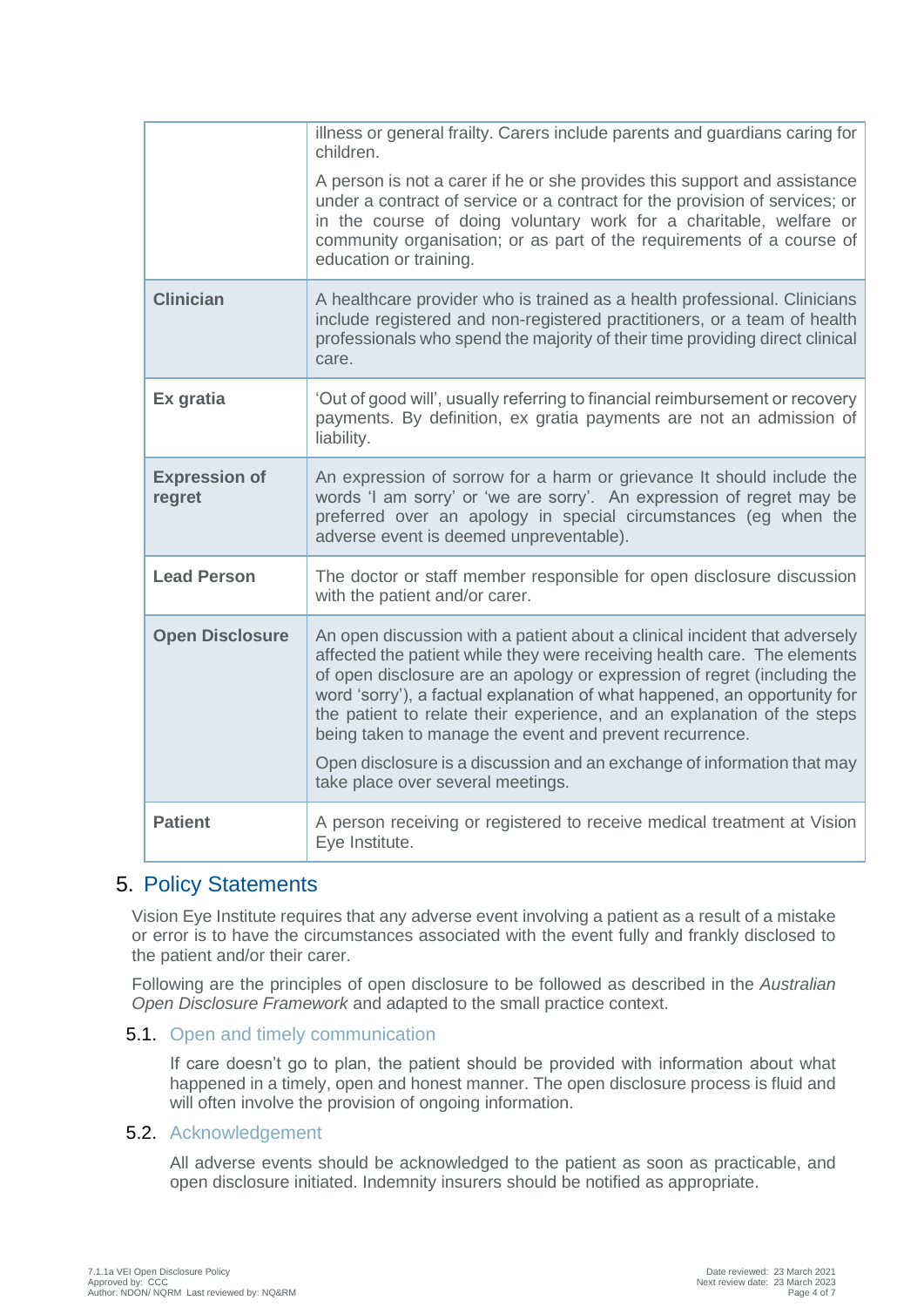#### 5.3. Apology or expression of regret

As early as possible, the patient should receive an apology or expression of regret for any harm that resulted from an adverse event. An apology or expression of regret should include the words 'I am sorry' or 'we are sorry', but must not contain speculative statements, admission of liability or apportioning of blame.

#### 5.4. Supporting, and meeting the needs and expectations of patients

The patient can expect to be:

- fully informed of the facts surrounding an adverse event and its consequences
- treated with empathy, respect and consideration
- supported in a manner appropriate to their needs

This may include possible further management or rehabilitation, which is planned in discussion with the patient and/or carer, to ensure that they are fully informed and in agreement with any proposed ongoing care.

#### 5.5. Supporting, and meeting the needs and expectations of those providing health care

Clinicians and other practitioners should be:

- encouraged and able to recognise and report adverse events
- prepared through training and education to participate in open disclosure
- supported through the open disclosure process.

#### 5.6. Integrated clinical risk management and systems improvement

Small healthcare practices should have a process enabling the review of adverse events to prevent recurrence, enable lessons to be learnt and the quality of care to be improved. The information attained about incidents from open disclosure should be incorporated into these processes.

#### 5.7. Good governance

VEI practices have appropriate governance and accountability which includes internal performance monitoring and feedback. Additionally all staff are required to complete the online Open Disclosure training module **(**[Department of Health Open Disclosure](http://vhimsedu.health.vic.gov.au/opendisclosure/welcome.php)**)** as well as reading this policy and associated documents.

#### 5.8. Confidentiality

VEI Open Disclosure Policy ensures patient and clinician privacy and confidentiality is conducted in compliance with VEI's Privacy Policy and relevant law (including federal, state and territory privacy and health records legislation), and is considered in the context of Principle 1: Open and timely communication.

#### 6. Conducting Open Disclosure:

#### 6.1 Team Discussion

Where appropriate, the treating doctor and all staff involved in the adverse event are to communicate as soon as possible after the event to achieve the following (ACSQHC, 2013):

- gather all necessary information, including establish the basic facts;
- Ensure the patient record is up to date;
- Assess the event to determine the appropriate response and identify who will take responsibility (lead person) for discussion with the patient/carer;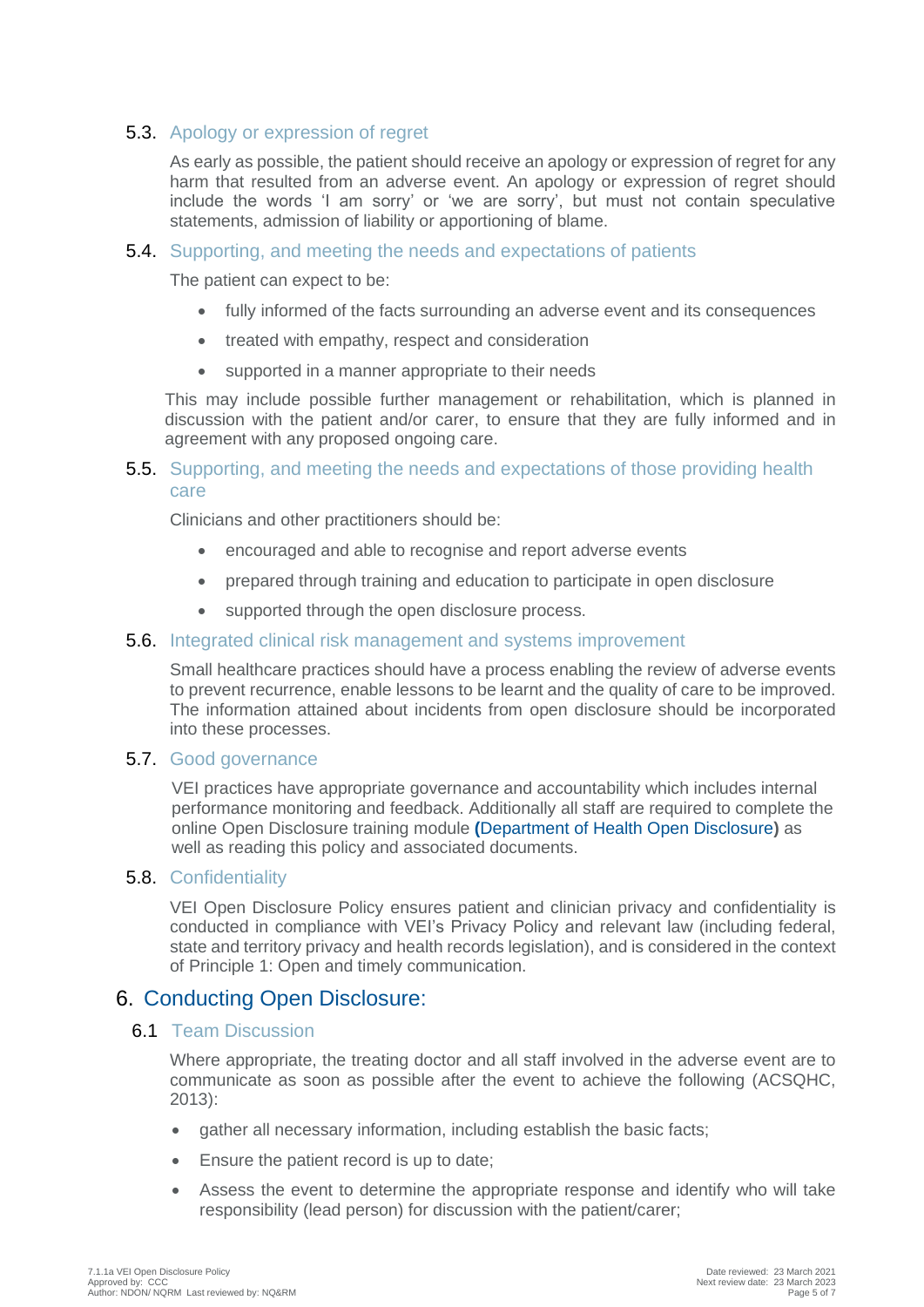- Consider the appropriateness of engaging patient support at this early stage, including the use of a facilitator or patient advocate;
- Identify immediate support needs for everyone involved;
- Ensure that all team members maintain a consistent approach in any discussions with the patient, their family and carers;
- Consider legal and insurance issues, both for the organisation and the doctor(s) and where appropriate notify, and consult with, professional indemnity insurer;
- Consider how to address issues regarding ongoing care such as billing and other costs, which should be addressed at the earliest opportunity; and
- Arrange the first meeting in consultation with the patient.

#### 6.2 Key Components of Open Disclosure Discussions with Patient/Carer:

The needs of the patients should be considered when planning communication of Open Disclosure (ie: age, culturally and linguistically diversity, mental state), and should include:

- 6.2.1. The patient/carer being told the name and role of everyone attending the meeting, with this information provided in writing;
- 6.2.2. A sincere and unprompted apology including the words "I am sorry";
- 6.2.3. A factual explanation of events, including known facts and consequences, is given and does not speculate, attribute blame, criticise individuals or imply legal liability;
- 6.2.4. The patient/carer is provided with the opportunity to explain their views on what happened and encourage the patient, their family and carers to describe the personal effects of the adverse event;
- 6.2.5. Developing and agreeing on an open disclosure plan with the patient/carer including an outline of what the patient/carer hopes to achieve from the process and any questions they would like to have answered;
- 6.2.6. The patient/carer is to be assured that they will be kept informed of any further reviews and findings relating to how/why the adverse event occurred. Inform them of how, when and by whom they will receive feedback (If necessary several meetings may be held);
- 6.2.7. If further meetings are required an open disclosure plan is agreed upon, recorded and signed;
- 6.2.8. Offer practical and emotional support to the patient/carer (as appropriate);
- 6.2.9. Ensure all staff involved in the open disclosure event receive the support and guidance they require;
- 6.2.10. In cases where the adverse event spans more than one location or service, ensure that all relevant individuals are involved in the open disclosure process.

#### 6.3 Documentation:

It is important that the VEI patient record is kept up to date with all details and verified facts. The incident should be reported in Riskman as soon as practicable and in accordance with 1.1.8 VEI Accident, Incident Reporting and Investigation Policy.

Documentation (both in the patient record and the incident report) should not: attribute blame to any personnel or organisation; contain defamatory statements or record opinions regarding any staff, patient or others (unless they are expert opinions with supporting evidence).

Documentation should contain:

• clear details of all factual information related to the adverse event;